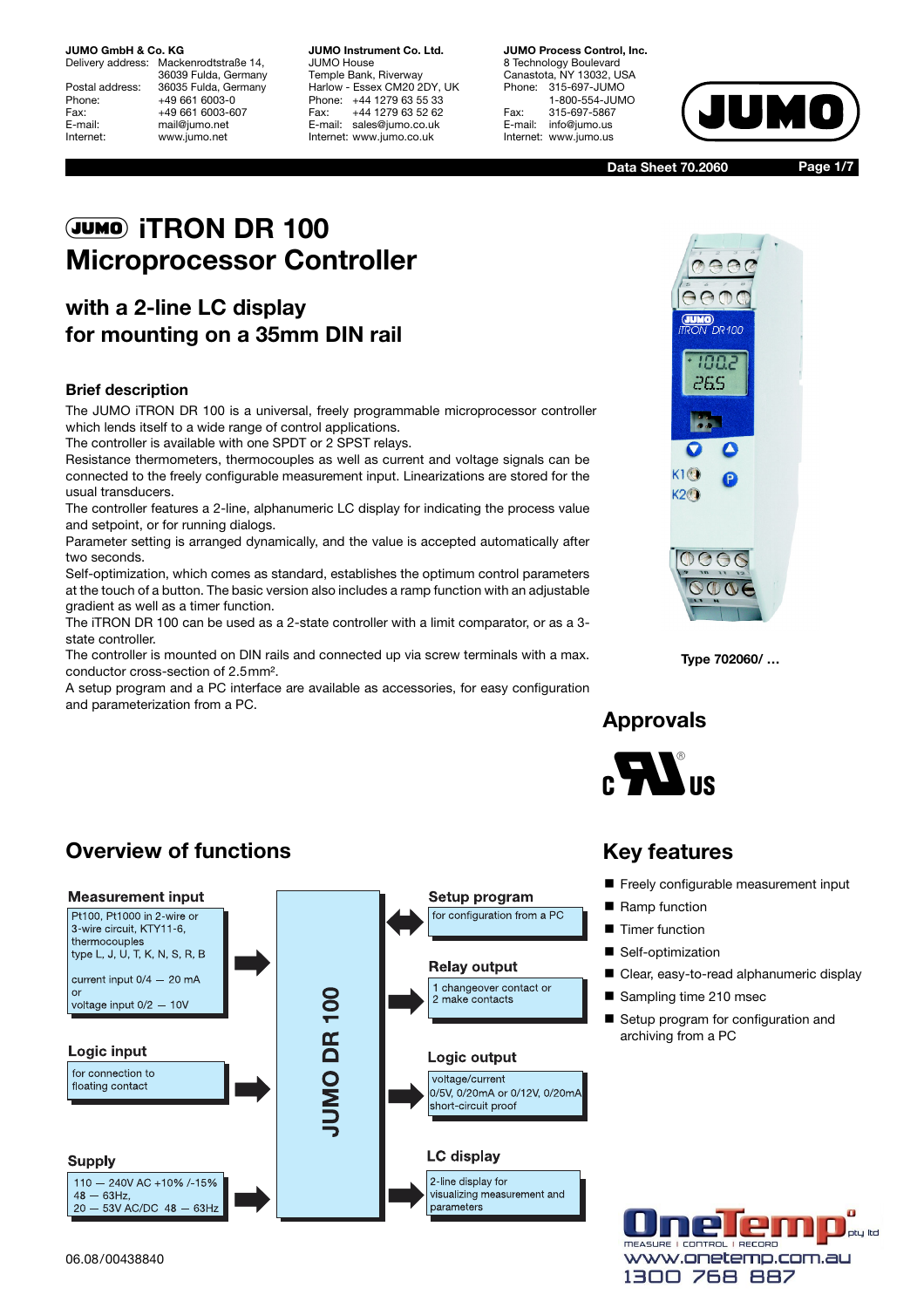### **Technical data**

#### **Input for resistance thermometer**

| <b>Designation</b> |            | Range                                                                   | Accuracy <sup>1</sup> |  |
|--------------------|------------|-------------------------------------------------------------------------|-----------------------|--|
| Pt 100             | EN 60751   | $-200$ to $+850^{\circ}$ C                                              | 0.1%                  |  |
| KTY11-6            | <b>PTC</b> | $-50$ to $+150$ °C                                                      | 1%                    |  |
| Pt1000             | DIN        | $-200$ to $+850^{\circ}$ C                                              | 0.1%                  |  |
| Connection circuit |            |                                                                         | $2 - 3$ -wire         |  |
| Sampling rate      |            | 210 msec (250 msec with active timer)                                   |                       |  |
| Input filter       |            | 2nd order digital filter; filter constant adjustable from $0 - 100$ sec |                       |  |

### **Input for thermocouple**

| <b>Designation</b>     |    |            |       | Range                                                                   | Accuracy <sup>1</sup> |  |
|------------------------|----|------------|-------|-------------------------------------------------------------------------|-----------------------|--|
| Fe-Con                 | L  | <b>DIN</b> | 43710 | $-200$ to<br>$+900^{\circ}$ C                                           | 0.4%                  |  |
| Fe-Con                 | J  | EN         | 60584 | $-200$ to $+1200^{\circ}$ C                                             | 0.4%                  |  |
| Cu-Con                 | U  | <b>DIN</b> | 43710 | $+600^{\circ}$ C<br>-200 to                                             | 0.4%                  |  |
| Cu-Con                 | т  | EN         | 60584 | $-200$ to $+400^{\circ}$ C                                              | 0.4%                  |  |
| NiCr-Ni                | K  | EN         | 60584 | $-200$ to $+1372^{\circ}$ C                                             | 0.4%                  |  |
| NiCrSi-NiSi            | N  | EN         | 60584 | $-100$ to $+1300^{\circ}$ C                                             | 0.4%                  |  |
| Pt10Rh-Pt              | S  | EN         | 60584 | 0 to $+1768$ °C                                                         | 0.4%                  |  |
| Pt13Rh-Pt              | R. | EN         | 60584 | 0 to $+1768^{\circ}$ C                                                  | 0.4%                  |  |
| Pt30Rh-Pt6Rh B         |    | EN         | 60584 | 300 to<br>$1820^{\circ}$ C                                              | 0.4%                  |  |
| Cold junction          |    |            |       | Pt100 internal                                                          |                       |  |
| Cold junction accuracy |    |            |       | ±1°C                                                                    |                       |  |
| Sampling rate          |    |            |       | 210 msec (250 msec with active timer)                                   |                       |  |
| Input filter           |    |            |       | 2nd order digital filter; filter constant adjustable from $0 - 100$ sec |                       |  |

1. The accuracy refers to the maximum range span. Reduced linearization accuracy with small ranges and short spans.

### **Analog input for DC voltage, DC current**

| Range                    | Accuracy                                                         | Input resistance              |  |
|--------------------------|------------------------------------------------------------------|-------------------------------|--|
| $0 - 20mA$<br>$4 - 20mA$ | 0.1%                                                             | fall of potential $< 2V$      |  |
| $0 - 10V$<br>$2 - 10V$   | $0.1\%$                                                          | $\rm R_{IN}$ > 100 k $\Omega$ |  |
| Scaling                  | freely programmable within the limits                            |                               |  |
| Input filter             | 2nd order digital; filter constant adjustable from $0 - 100$ sec |                               |  |

### **Logic input**

| Connection       | <b>Function</b>                                                                                      |
|------------------|------------------------------------------------------------------------------------------------------|
| Floating contact | configurable for key inhibit, level inhibit, ramp stop, setpoint switching,<br>and for timer control |

#### **Measuring circuit monitoring**

| <b>Transducer</b>               | Overrange/<br>underrange       | Probe/<br>lead short-circuit | <b>Probe/lead break</b> |
|---------------------------------|--------------------------------|------------------------------|-------------------------|
| Thermocouple                    | is recognized                  |                              | is recognized           |
| Resistance thermometer          | is recognized                  | is recognized                | is recognized           |
| Voltage $2 - 10V$<br>$0 - 10V$  | is recognized<br>is recognized | is recognized                | is recognized           |
| Current $4-20mA$<br>$0 - 20$ mA | is recognized<br>is recognized | is recognized                | is recognized           |

#### **Supply**

| Supply voltage | $20 - 53V$ AC/DC, 48 $- 63$ Hz         |
|----------------|----------------------------------------|
|                | $110 - 240V$ AC +10% /-15%, 48 - 63 Hz |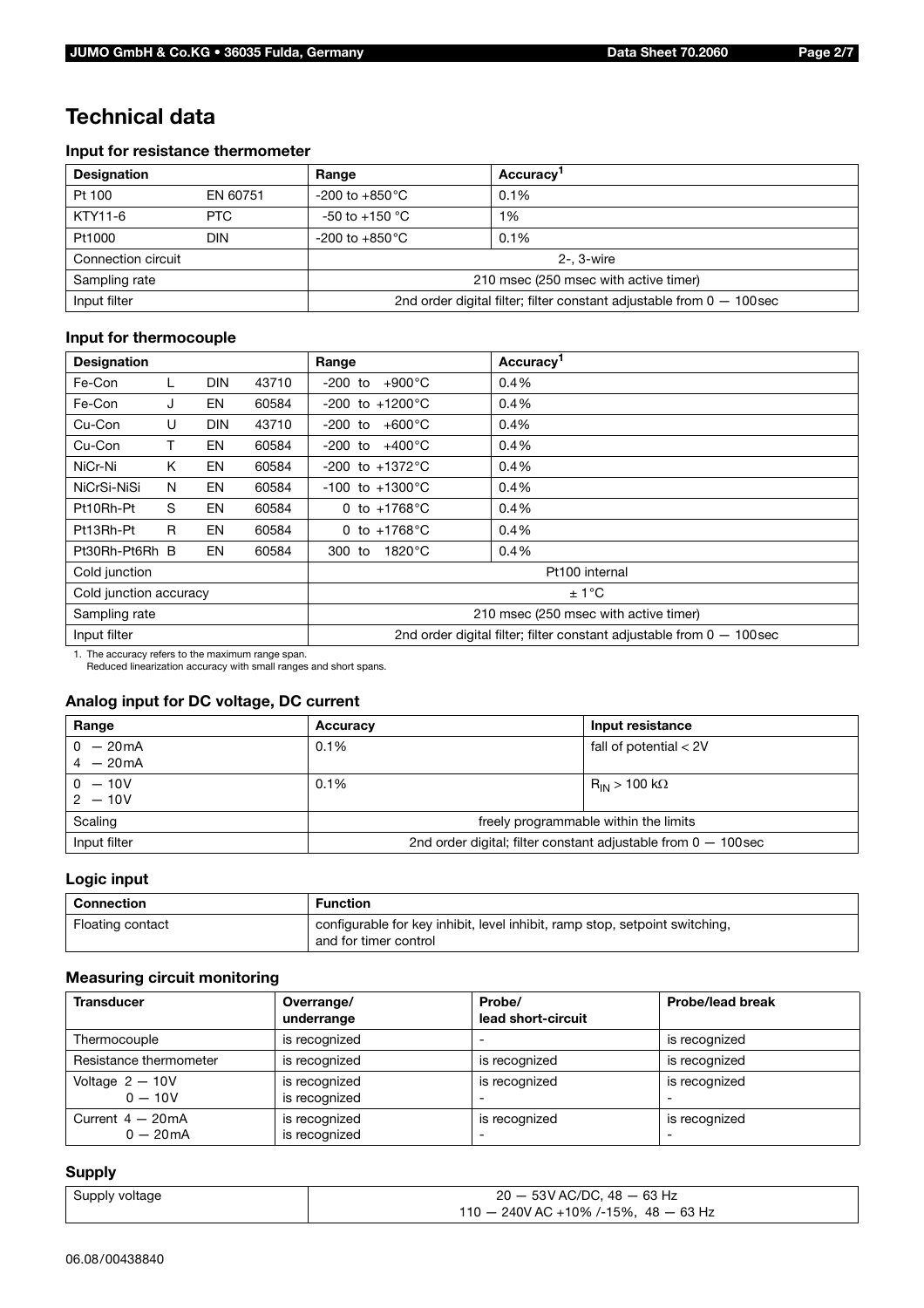| Power consumption | <b>5 VA</b>                                                             |  |
|-------------------|-------------------------------------------------------------------------|--|
| Electrical safety | test voltages to EN 61 010 overvoltage category III, pollution degree 2 |  |
| UL                | valid for UL 61010-1 and CSA C22.2 No 61010-1                           |  |

### **Outputs**

| Type                  | <b>Relay output K1</b>                                                                      | <b>Relay output K2</b>                                                                | Logic output                                        |
|-----------------------|---------------------------------------------------------------------------------------------|---------------------------------------------------------------------------------------|-----------------------------------------------------|
| 70.2060/1XX, XXX, 000 | changeover contact, 3A at 250V AC<br>resistive load; 100, 000 operations at<br>nominal load |                                                                                       | logic output 0/5V, 0/20mA<br>(short-circuit proof)  |
| 70.2060/2XX, XXX, 113 | make contact, 3A at 250V AC<br>resistive load; 100, 000 operations at<br>nominal load       | make contact, 3A at 250V AC<br>resistive load; 100, 000 operations at<br>nominal load | logic output 0/12V,<br>0/20mA (short-circuit proof) |

#### **Environmental conditions**

| 0 to +55 $^{\circ}$ C              |  |
|------------------------------------|--|
| -30 to +70 $^{\circ}$ C $^{\circ}$ |  |
| 75% rel. humidity, no condensation |  |
| EN 61 326                          |  |
| Class B, industrial requirements   |  |
|                                    |  |

1. All data refer to the full-scale value

#### **Housing**

| Material<br>polyamide (PA 6.6)                                                                     |                                       |  |
|----------------------------------------------------------------------------------------------------|---------------------------------------|--|
| Mounting                                                                                           | on 35mm x 7.5mm DIN rail to EN 50 022 |  |
| Operating position<br>vertical                                                                     |                                       |  |
| Weight<br>approx. 160g                                                                             |                                       |  |
| Data backup<br><b>EEPROM</b>                                                                       |                                       |  |
| via screw terminals, conductor cross-section: $0.2 - 2.5$ mm <sup>2</sup><br>Electrical connection |                                       |  |

### **Dimensions**

### **Type 702060/...**

 $\begin{bmatrix} 0 & 0 \\ 0 & 0 \end{bmatrix}$  $\overline{\bigcirc}$ 

 $\begin{matrix} 0 \\ 0 \end{matrix}$ 



 $22.5$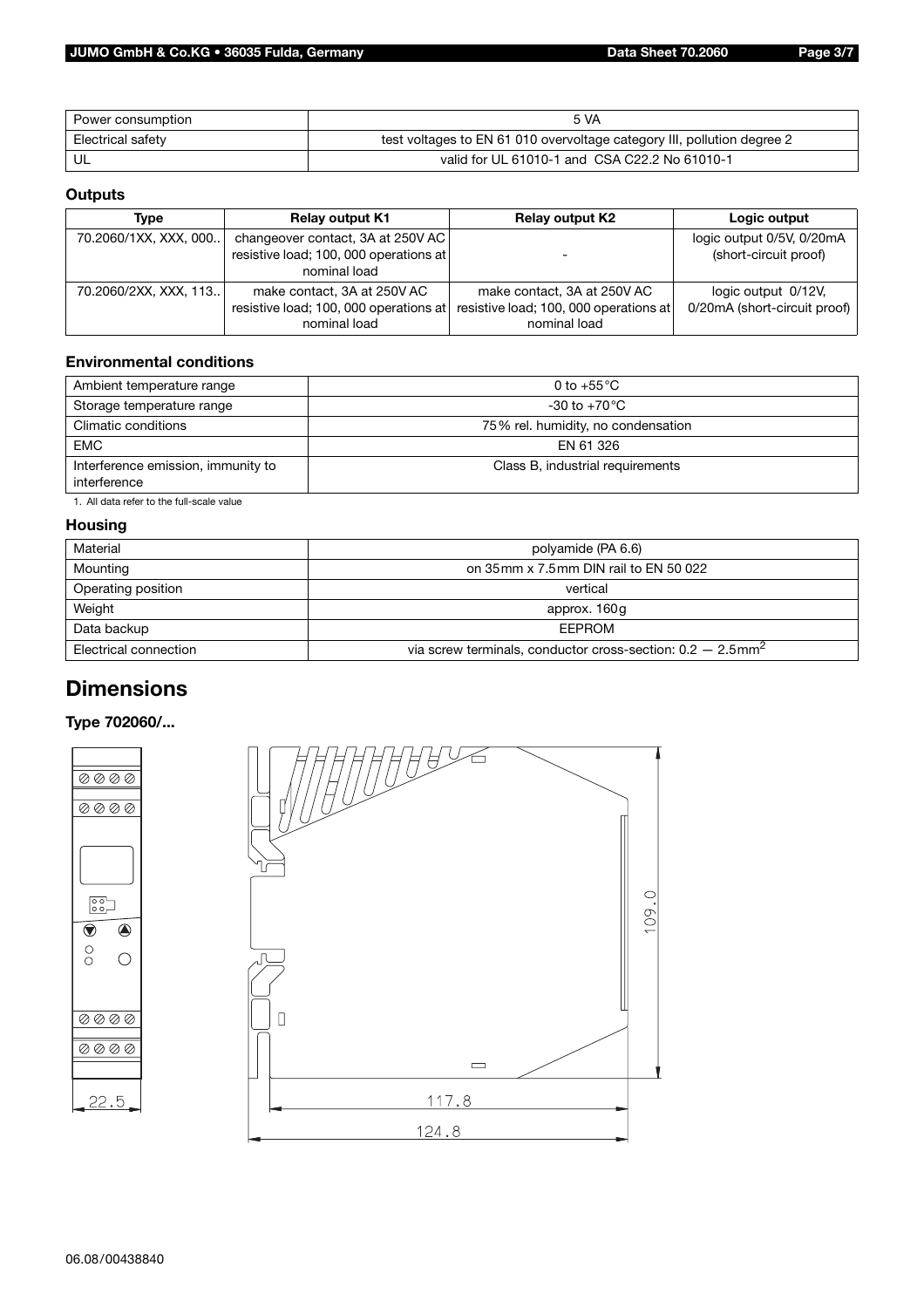### **Ramp function**



# **Self-optimization (SO)**



# **Limit comparator**

| <b>Function Ik1</b><br>Window function: output is active (On) when the<br>measured value is within a certain range (window)<br>about the setpoint.<br><b>Function Ik2</b><br>as lk1, but inverted signal function.                                                            | On<br>lk1<br>HYSE<br>W<br>x                                                                                  | On<br>lk <sub>2</sub><br>HYSE<br>W<br>x                                                                  |
|-------------------------------------------------------------------------------------------------------------------------------------------------------------------------------------------------------------------------------------------------------------------------------|--------------------------------------------------------------------------------------------------------------|----------------------------------------------------------------------------------------------------------|
| <b>Function Ik3</b><br>lower limit signal<br>Function: output is inactive when the<br>measured value is below (setpoint - limit value)<br><b>Function Ik4</b><br>as Ik3, but inverted signal function.                                                                        | On<br>Ik <sub>3</sub><br>HYSE<br>W<br>x                                                                      | On<br>lk4<br>RL.<br>HYSE<br>W<br>x                                                                       |
| <b>Function Ik5</b><br>upper limit signal<br>Function: output is inactive when the<br>measured value is above (setpoint + limit value)<br><b>Function Ik6</b><br>as Ik5, but inverted signal function.                                                                        | On<br>Ik <sub>5</sub><br>Rï.<br>HYSE<br>W<br>x                                                               | On<br>Ik6 <sup>1</sup><br>HYSE<br>W<br>X                                                                 |
| <b>Function Ik7</b><br>Switching point does not depend on the controller<br>setpoint; only AL determines the switching point.<br>Function: output is active when the<br>measurement is above the limit value.<br><b>Function Ik8</b><br>as Ik7, but inverted signal function. | lk7<br>g.<br>Upper<br>differential<br>Transistor<br>Lower<br>differential<br>韦<br>Limit value<br>Measurement | F<br>Ik8<br>Upper<br>differential<br>Transistor<br>Lower<br>differential<br>气<br>Limit value Measurement |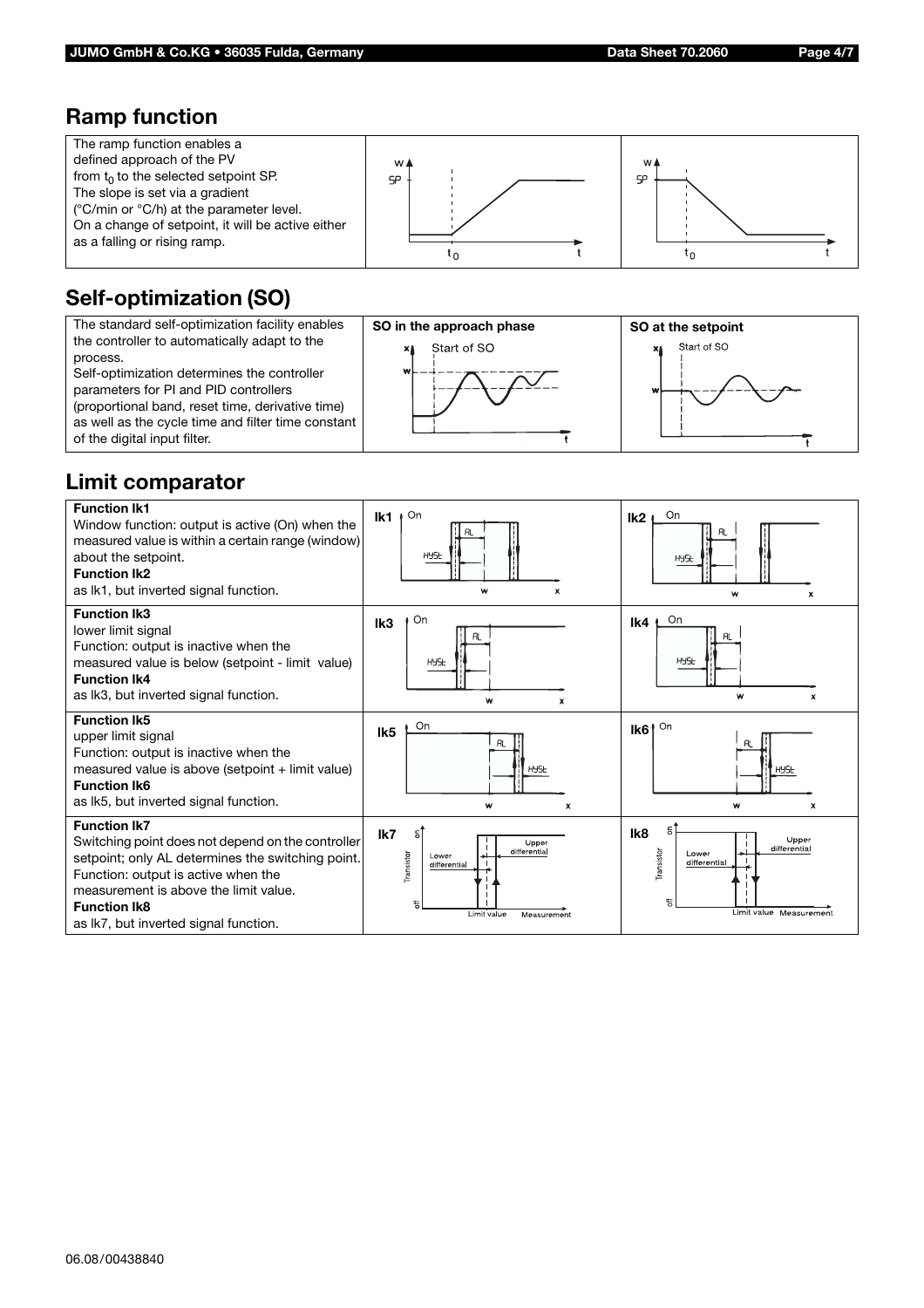## **Timer function**

Using the timer function, the control action can be influenced by means of an adjustable time  $\mathbf{t} \cdot \mathbf{0}$ . After the timer has been started (by power ON, pressing the key or through the logic input), the timer start value  $t \cdot 0$  is counted down to 0, either immediately or after the process value has gone above or below a programmable tolerance limit. When the timer has run down, different events can be triggered, such as control switch-off (output 0%) or setpoint switching. In addition, it is possible to implement timer signaling during or after the timer count, via an output.

The timer function can be used in conjunction with the ramp function and setpoint switching.

#### **Table: timer function (using the example of an inverse 2-state controller)**

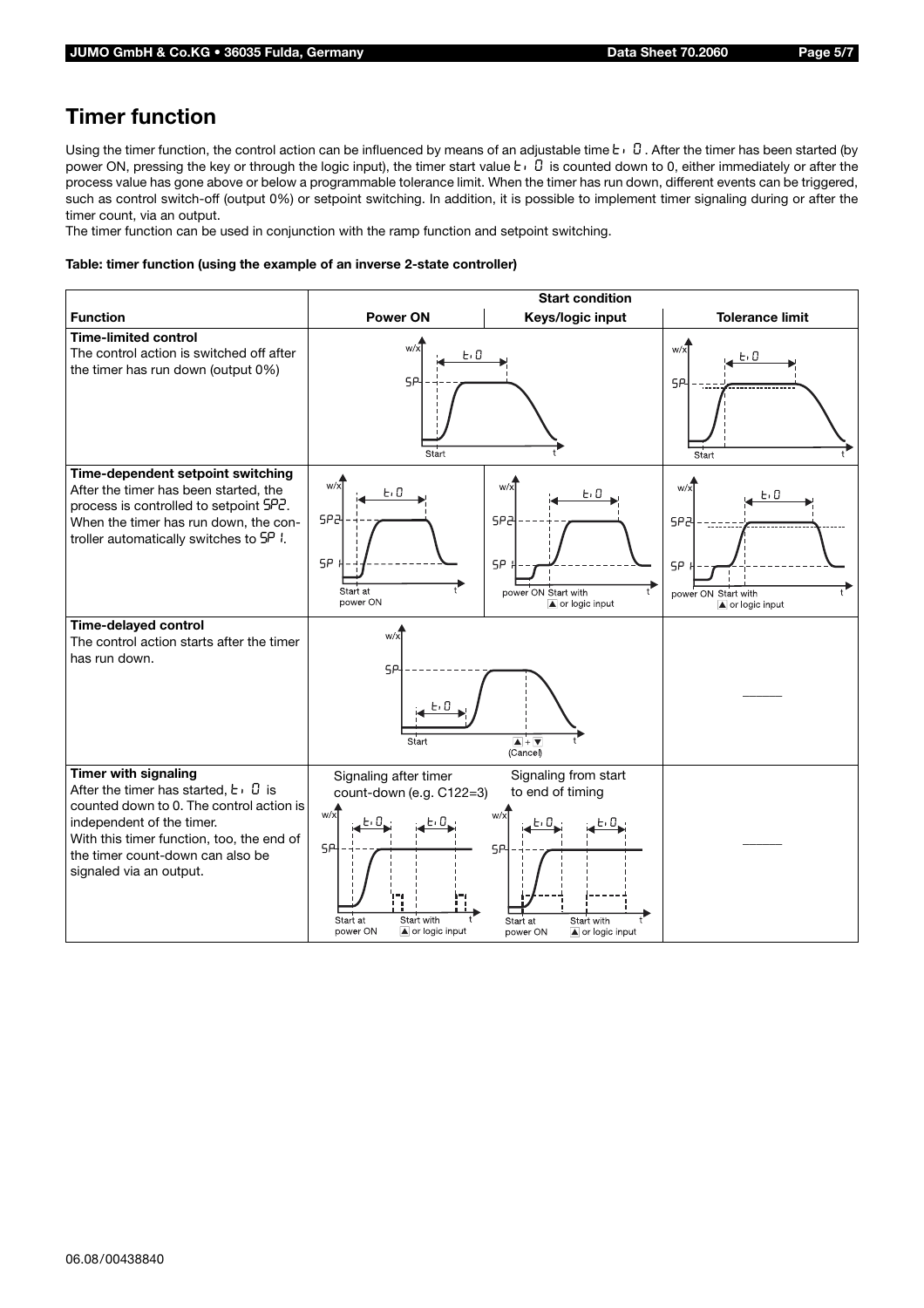# **Connection diagram**

|                                                                      | $1\quad 2\quad 3\quad 4$<br>Screw terminals -<br>$\textcircled{\tiny{2}} \textcircled{\tiny{2}} \textcircled{\tiny{3}} \textcircled{\tiny{3}}$<br>$\frac{5678}{00000}$<br>LC display<br>ᇃᇬ<br>Setup interface .<br>$\bigcirc$<br>$\bigcirc$<br>$\rm{^{\circ}}$<br>$\bigcirc$<br>$\textcircled{\tiny{2}} \textcircled{\tiny{3}} \textcircled{\tiny{4}}$<br>9 10 11 12<br>$\textcircled{\tiny{2}} \textcircled{\tiny{2}} \textcircled{\tiny{3}}$<br>L1N | $1234$<br>$\textcircled{\tiny{2}} \textcircled{\tiny{3}} \textcircled{\tiny{4}}$<br>$\frac{5678}{0000}$<br>$\begin{bmatrix} 0 & 0 \\ 0 & 0 \end{bmatrix}$<br>$\bigcirc$<br>$\textcircled{\ }$<br>$_{\circ}^{\circ}$<br>$\bigcirc$<br>$\textcircled{\tiny{2}} \textcircled{\tiny{3}} \textcircled{\tiny{4}}$<br>9101112<br>$\textcircled{\tiny{2}} \textcircled{\tiny{2}} \textcircled{\tiny{3}}$<br>$L + L -$ |                                                                                                                            |  |
|----------------------------------------------------------------------|-------------------------------------------------------------------------------------------------------------------------------------------------------------------------------------------------------------------------------------------------------------------------------------------------------------------------------------------------------------------------------------------------------------------------------------------------------|---------------------------------------------------------------------------------------------------------------------------------------------------------------------------------------------------------------------------------------------------------------------------------------------------------------------------------------------------------------------------------------------------------------|----------------------------------------------------------------------------------------------------------------------------|--|
| <b>Supply</b><br>as per nameplate                                    | <b>AC</b><br>L1 line<br>N neutral                                                                                                                                                                                                                                                                                                                                                                                                                     | AC/DC<br>$L+$<br>$L-$                                                                                                                                                                                                                                                                                                                                                                                         | L1<br>N<br>L+<br>Ŀ<br>$\mathsf{N}$<br>L1<br>$L+$ $L-$                                                                      |  |
| <b>Analog inputs</b>                                                 | Thermocouple                                                                                                                                                                                                                                                                                                                                                                                                                                          |                                                                                                                                                                                                                                                                                                                                                                                                               |                                                                                                                            |  |
|                                                                      | KTY11-6 PTC in 2-wire circuit<br>For longer leads, resistance thermometers in 2-wire<br>☝<br>circuit must be changed over to c111=001 (3-wire<br>circuit) and compensated with a resistor.<br>Compensation condition:<br>$R_{lead} = R_{comp}$                                                                                                                                                                                                        | 3                                                                                                                                                                                                                                                                                                                                                                                                             |                                                                                                                            |  |
|                                                                      | Resistance thermometer in 3-wire circuit<br>Standard signals:<br>$0(4) - 20$ mA, $0(2) - 10$ V                                                                                                                                                                                                                                                                                                                                                        |                                                                                                                                                                                                                                                                                                                                                                                                               | 2<br>3<br>1<br>$\mathfrak{m}_{\vartheta}$<br>$I_{\rm X}$<br>$\mathsf{U}_\mathsf{X}$<br>$\frac{6}{2}$<br>$\frac{6}{3}$<br>3 |  |
| Logic input                                                          | for connection to floating contact                                                                                                                                                                                                                                                                                                                                                                                                                    |                                                                                                                                                                                                                                                                                                                                                                                                               | 7<br>6                                                                                                                     |  |
| Logic output                                                         | 0/5 V, 0/20 mA oder<br>0/12V, 0/20mA (short-circuit proof)                                                                                                                                                                                                                                                                                                                                                                                            |                                                                                                                                                                                                                                                                                                                                                                                                               | 8<br>7<br>Q<br>Ш                                                                                                           |  |
| <b>Relay output</b><br>It is impermissible to<br>combine supply<br>@ | SPDT (changeover contact) K1 without contact protection cir-<br>cuit<br>Type 702060/1XX                                                                                                                                                                                                                                                                                                                                                               |                                                                                                                                                                                                                                                                                                                                                                                                               | Ò<br>$\frac{6}{12}$<br>10<br>9                                                                                             |  |
| circuits with SELV<br>circuits!                                      | SPST (make contact) K1<br>Type 702060/2XX                                                                                                                                                                                                                                                                                                                                                                                                             | SPST (make contact) K2<br>Type 702060/2XX                                                                                                                                                                                                                                                                                                                                                                     | 10 11<br>12                                                                                                                |  |